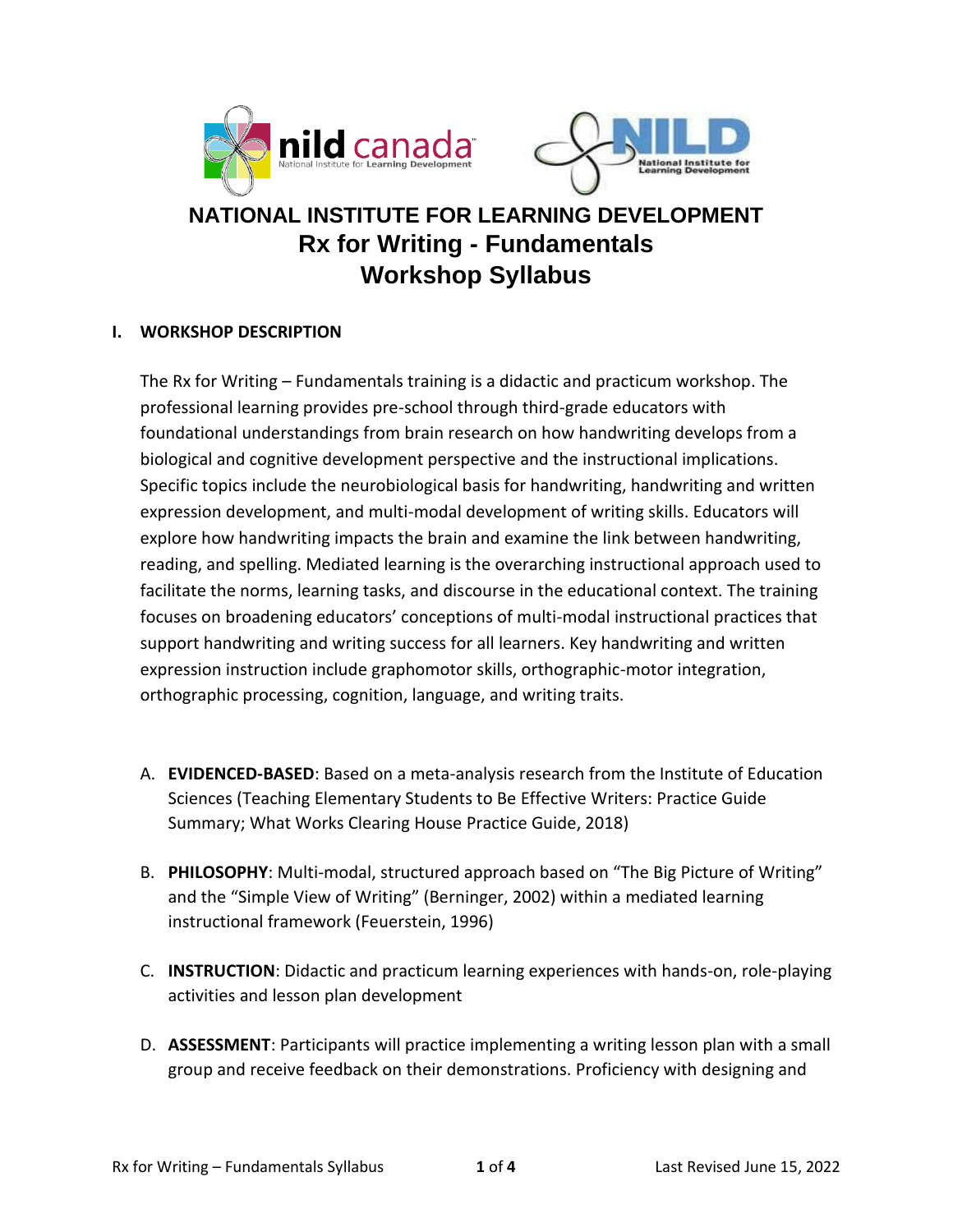implementing multi-modal lesson plans that include the 6+1 writing traits will be assessed as well as the use of mediated learning instructional framework

## **II. WORKSHOP OBJECTIVES**

- A. **GENERAL:** Successful completion of this workshop will enable educators to use evidence-based strategies to teach JK – Grade 3 students basic handwriting and written expression skills.
- B. **SPECIFIC**: Upon completion of this workshop, participants will be able to:
	- 1. Understand the neurological basis of writing development and what educators should know about teaching handwriting
	- 2. Articulate why handwriting is important and how it is related to reading, spelling, written composition, and thinking
	- 3. Articulate the Big Picture of Writing and the Simple View of Writing
	- 4. Understand the 6+1 writing traits and how to develop students' writing traits
	- 5. Use a multi-model approach to design and implement handwriting and written expression lesson plans
	- 6. Implement Mediated Learning as the instructional methodology in handwriting and written expression instruction
	- 7. Conduct informal assessments of students' handwriting and written expression skills

### **III. WORKSHOP MATERIALS**

- A. Rx for Writing Fundamentals *training manual* (provided by NILD Canada)
- B. Research and Journal Articles (provided below and in the training manual) **\*Please bring with you to the training.**

### **IV. WORKSHOP REQUIREMENTS**

### A. **Asynchronous Learning Activities**

- 1. Watch four didactic PowerPoint lectures.
	- a. Neurobiological basis of Writing Development
	- b. Multi-Modal Writing: Language by Ears, Eyes, Mouth, Hand, Mind, and **Heart**
	- c. 6+1 Traits of Writing
	- d. Mediated Learning
- 2. Read these five research/journal articles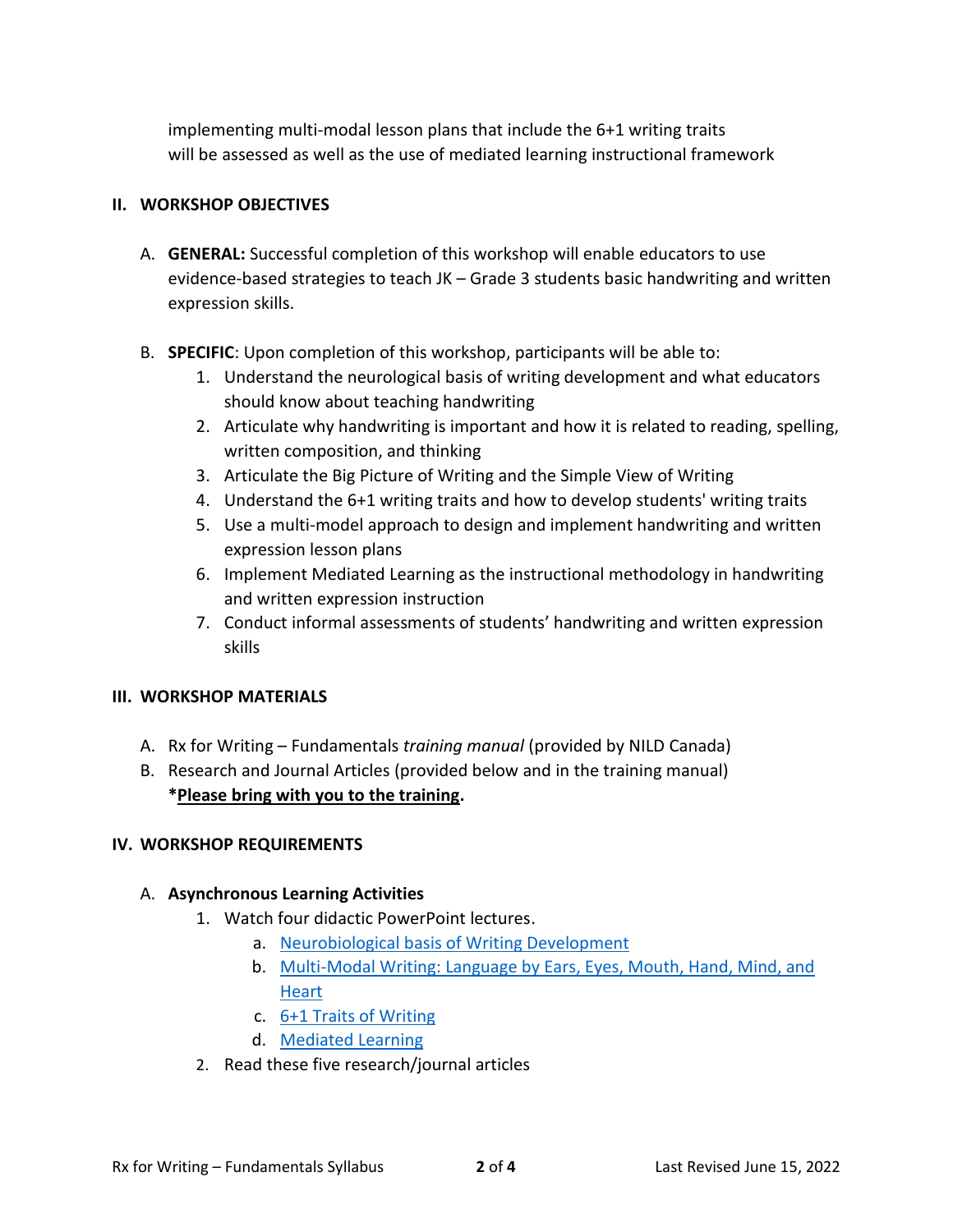- a. Early Development of Language by Hand: Composing, Reading, Listening, Speaking Connections: Three Letter-Writing Modes; and Fast Mapping in Spelling (Berninger et al., 2006)
- b. Cursive Writing: The Right Way to Write (Ryff, 2019)
- c. How Words Cast Their Spell (Joshi, Treiman, Carreker, & Moats, 2008)
- d. Teaching Elementary School Students to Be Effective Writers (WWC Practice Guide Summary, 2018)
- e. Where Does Handwriting Fit In? Strategies to Support Academic Achievement (Cahill, 2009)
- 3. Review these online resources and watch the videos
	- a. Can you imagine a world without handwriting?
	- b. What are the 6+1 Traits? 6+1 Trait Writing Rubrics: K-2; 3-12
	- c. *'Handwriting in the 21st Century? An Educational Summit'* videos:
		- 1. The Science of Reading: An Overview A meta-analysis of the effectiveness of teaching handwriting (Santangelo & Graham). Handouts from this presentation can be found here.
		- 2. Evidence-based, developmentally appropriate writing skills K to 5: Teaching the orthographic loop of working memory to write letters, spell words, and express ideas (Berninger). Handouts from this presentation can be found here.
		- 3. The neural correlates of handwriting and its affect on reading acquisition (Harmon James). Handouts from this presentation can be found here.
		- 4. Kinematic and clinical correlates of handwriting in elementary school children (Conti). Handouts from this presentation can be found here.

### B. **Synchronous Learning Activities**

- 1. Engage in lectures and practicum activities
- 2. Observe instructor implementing a lesson plan
- 3. Create a handwriting/written expression lesson plan
- 4. Implement a lesson plan while role-playing with other participants

#### **V. WORKSHOP WORKLOAD**

Asynchronous learning – time required is approximately 8 hours Synchronous learning – time required is 8 hours

#### **SELECTED BIBLIOGRAPHY**